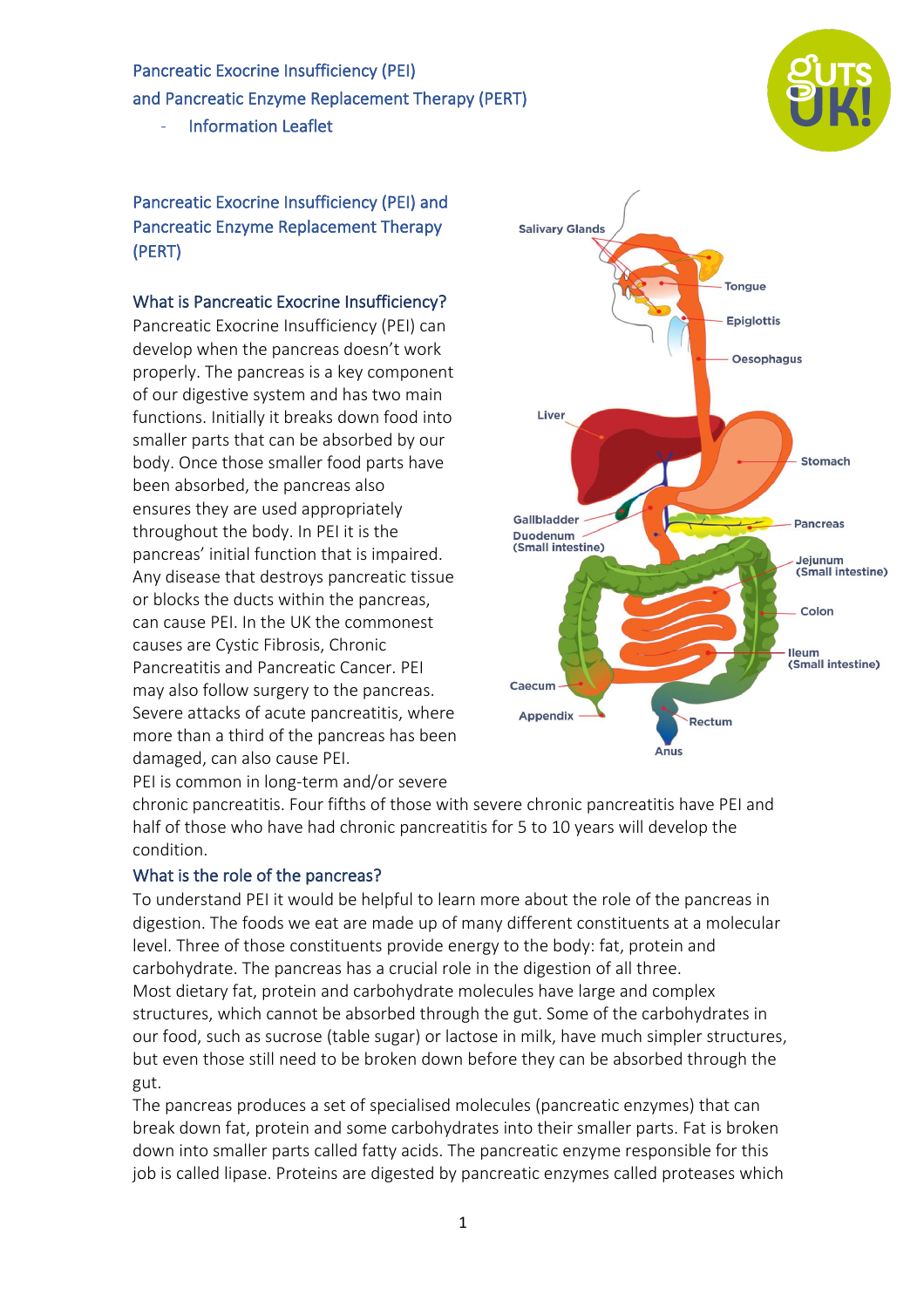#### and Pancreatic Enzyme Replacement Therapy (PERT)

- Information Leaflet



break them down to smaller molecules, known as peptides and amino acids. The pancreas also produces an enzyme, amylase, that breaks down starch, a type of complex carbohydrate found in foods such as bread, rice, potatoes, pasta and breakfast cereal.

## How does PEI affect digestion?

This breaking down of food into smaller parts releases the nutrients the body needs to function and thrive. Food starts to be broken down in the mouth, with chewing and by mixing with saliva. Stomach acid and its churning motion also break up and mix food. The stomach eventually pumps its contents into the duodenum, the first part of the small intestine. The pancreas, which sits behind the stomach, also reaches the duodenum through a thin tube (the pancreatic duct). The pancreas secretes pancreatic juice through this duct. Pancreatic juice contains pancreatic enzymes, as well as bicarbonate, which neutralises the acid from the stomach.

In a damaged pancreas either not enough enzymes are produced, or the duct that takes them to the duodenum is blocked, or sometimes both. If not enough enzymes reach the duodenum, some of the nutrients in food will not be digested. They will continue to travel along the small intestine and into the large bowel, often triggering unpleasant symptoms. Our gut bacteria might digest some of these nutrients and the rest end up expelled in the stool. This process where nutrients are not absorbed is known as malabsorption. It is important to note that the pancreas has at least five times the necessary capacity to produce enzymes and bicarbonate, so PEI only occurs after prolonged or severe damage (or if the duct is blocked).

Fat malabsorption tends to be the most visible problem in PEI for two reasons. The first reason is that the mouth, stomach and small intestine also produce digestive enzymes, and these may manage to break down proteins and carbohydrates enough to compensate for a malfunctioning pancreas. The digestion of fat, on the other hand, is more reliant on pancreatic lipase (the enzyme that breaks down fat), which means that fat malabsorption tends to be an earlier and/or bigger problem in PEI. The second reason is that fat-malabsorption produces more obvious changes in bowel function than protein-malabsorption, making protein-malabsorption more difficult to diagnose. If there is not enough fat in the diet to trigger the symptoms of fat-malabsorption, the diagnosis of malabsorption is often missed and weight loss, muscle wasting and other symptoms of malnutrition can occur. For this reason, low-fat diets, which only hide the symptoms of PEI and do not treat the real problem, should not be used.

## What other roles does the pancreas have?

The secretion of pancreatic enzymes into the small intestine is referred to as its exocrine function and hence the failure to produce enough enzymes is called Pancreatic Exocrine Insufficiency. The other role of the pancreas, which affects the use of nutrients once they have been absorbed into the body, is called its endocrine function. The pancreas endocrine function also requires the use of specialised molecules, such as the hormones insulin and glucagon. These hormones are secreted directly into the blood. Different cells in the pancreas are responsible for its exocrine and endocrine functions, though the bulk of the pancreas is dedicated to producing enzymes for digestion. The cells responsible for producing digestive enzymes are called acinar cells, while those that produce insulin and other hormones are located in the pancreatic islets (or islets of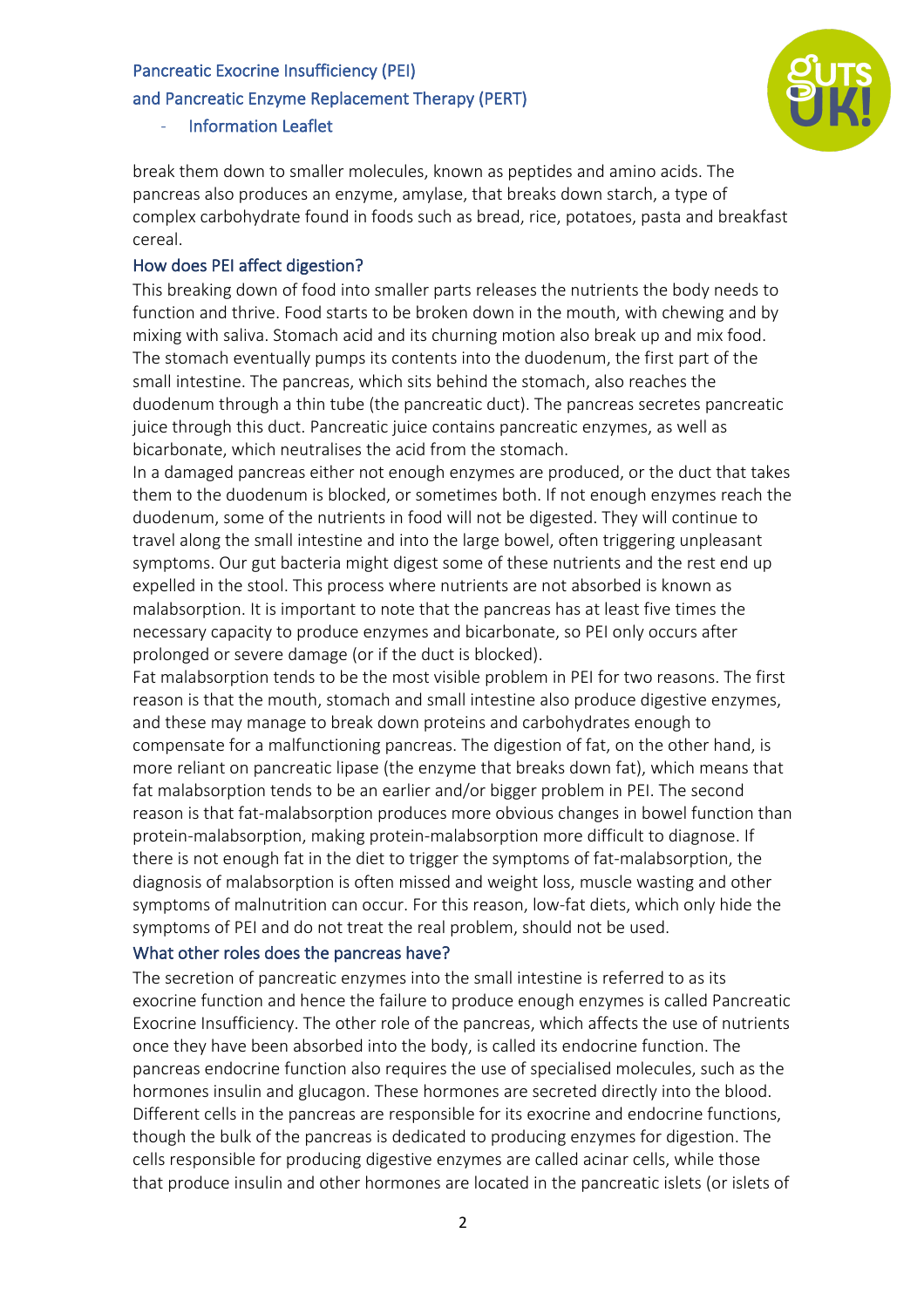#### and Pancreatic Enzyme Replacement Therapy (PERT)



- Information Leaflet

Langerhans). These islets are distributed throughout the pancreas, which means that in addition to causing PEI, damage to the pancreas can also lead to problems with insulin production and a special form of diabetes called Pancreatogenic Diabetes.

## What are the signs and symptoms of PEI?

PEI can take time to develop and at first the symptoms might be mild. Symptoms can include abdominal discomfort or pain, bloating, flatulence, steatorrhea and weight loss. Steatorrhea appears as fat in the stool, which can look bulky, oily, pale orange/yellow, be foul-smelling and sometimes runny. Stools can float and be difficult to flush and stain the toilet bowl. Fat-soluble vitamins (vitamins A, D, E and K) need fat to be absorbed in the gut so fat malabsorption might lead to deficiencies in these nutrients over time. This can result in bone problems, bruising and poor wound healing, higher rates of infections, visual problems, neurological symptoms, muscle weakness and fatigue.

#### How is PEI diagnosed?

The diagnosis of PEI is a skilled clinical procedure. The first stage is to ask about symptoms (the history). That may be followed by an examination to look for signs of weight-loss or malnutrition. If PEI is suspected tests will then be suggested to look at the *structure* of the pancreas (usually by X-Rays and scans) and also its *function*. Sometimes the history, examination, structural tests and functional tests agree, in which case the diagnosis is clear. Sometimes however, there is a disagreement between the different tests, or between the tests and the history. When that happens, further tests may be necessary. An experienced clinician will weigh up all these factors in arriving at a diagnosis.

The structural tests are called "imaging techniques" or "scans". A simple X-Ray may show a severely damaged pancreas, but will miss less severe cases. Although Ultrasound, Computed Tomography (CT) and Magnetic Resonance (MR) scans all aim to look at the pancreas for evidence of damage to its tissue and its ducts, they highlight different features. More than one type of scan may be needed to build up a picture of the type and degree of damage that has occurred. Magnetic Resonance Cholangio-Pancreatography (MRCP) is a special program of the MR scanner which specifically views the ducts of the liver and pancreas. Ultrasound is usually performed by rubbing a probe over the abdomen, but an internal ultrasound (Endoscopic Ultrasound, EUS) may give more detailed information in difficult cases.

It is difficult to test the function of the pancreas because it is buried deep in the abdomen. The method used most commonly in the UK measures the levels of pancreatic enzymes in the stool. During normal digestion some of the enzymes secreted by the pancreas end up in the stool. In PEI the lower levels of enzymes secreted into the duodenum means lower levels also reach the stool. Therefore, measuring levels of pancreatic enzymes in the stool can give an indication of the levels produced by the pancreas. The most reliable enzyme to measure is a protease called elastase-1, because it is not degraded as it travels through the gut and it concentrates in the stool. This test is called the faecal elastase-1 test (or FE-1); the levels of elastase-1 found in the stool can indicate whether pancreatic function is normal, or whether mild to moderate or severe PEI is present. It is relatively convenient to carry out a faecal elastase stool test as it does not require blood tests or invasive examinations, but it can fail to pick up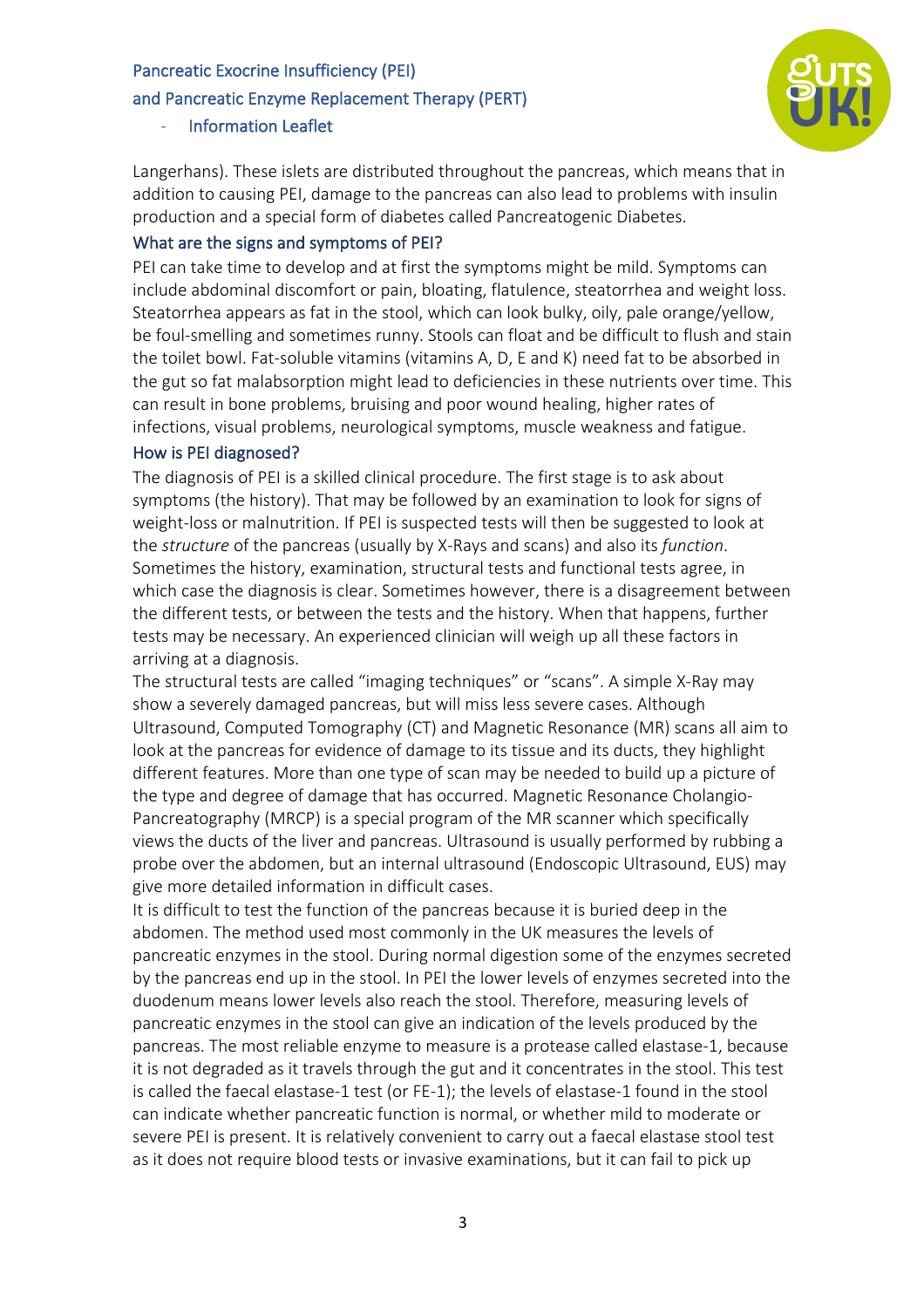#### and Pancreatic Enzyme Replacement Therapy (PERT)



- Information Leaflet

cases of mild to moderate PEI. It can also sometimes give false positive results in other causes of diarrhoea.

If further confirmation is needed, an MRCP can be used alongside an injection of the hormone secretin, which stimulates pancreatic secretions. This test gives an indication of the volume of the pancreatic juice that reaches the duodenum, although it cannot give specific amounts of enzymes secreted.

There are other tests that measure, directly or indirectly, the function of the pancreas, though they are not usually carried out in routine clinical practice. The  $^{13}$ C mixed triglyceride breath test, which uses a special fat meal labelled with a non-radioactive carbon marker, can give an indication of the amount of lipase (the enzyme that breaks down fat) that is secreted by the pancreas. However, it requires special equipment and is not commonly used in the UK other than in clinical trials. The faecal fat test measures the amount of fat excreted in the stool over 3 days, but it is rarely used because it is unpopular with patients and laboratory staff. Direct tests, in which pancreatic juice is collected via a tube or an endoscope are no longer used in the UK.

## How is PEI managed and what is the role of Pancreatic Enzyme Replacement Therapy (PERT)?

Pancreatic enzymes can be taken orally to compensate for the low levels produced by the pancreas in PEI. This is known as Pancreatic Enzyme Replacement Therapy (PERT) and it is the standard treatment for PEI. When taken properly PERT can improve fat, protein and carbohydrate absorption, reduce steatorrhea, flatulence and abdominal pain, increase body weight, and improve nutritional status and quality of life. Patients take capsules containing pancreatic enzymes (lipase, amylase and proteases) with food. The capsules come in varying strengths so that the dose can be adjusted to suit the different requirements of patients with PEI. They are taken with meals and snacks and release the enzymes in the duodenum, allowing the food to be digested. PERT should be a part of an integrated nutrition strategy, managed by a specialist dietitian, who is a vital part of the team. Patients should avoid seeking other nonregistered 'nutritional therapists', as they have variable training and may give poor or dangerous advice. (Read this British Association of Dietitians leaflet for more information on the differences between a dietitian, a nutritionist, and other roles). Often patients taking PERT have a poor appetite and, in that case, eating smaller meals more frequently can help. If a patient's weight is stable and they are eating normally, there should be no need to change their meal pattern, just ensure that the PERT dose is adequate and spread out throughout larger meals. There is no need to restrict fat routinely. Occasionally people with pancreatic conditions can develop difficulty tolerating fat. If this is the case the PERT dose should be increased and if this does not help with symptoms, then other conditions should be excluded (such as bile salt diarrhoea). Some people also need vitamin and mineral supplementation. Many patients are prescribed a standard 'take two capsules three times a day with food' but this doesn't account for the size of the meal or cater for snacks. Successful PERT therapy relies on varying the number and/or strength of capsules taken according to the size and fat-content of the meal. Patients may also be advised to take a part of their dose as they start to eat and the rest halfway through the meal. Some patients take more than two tablets. PERT works directly on food, so it is important the capsules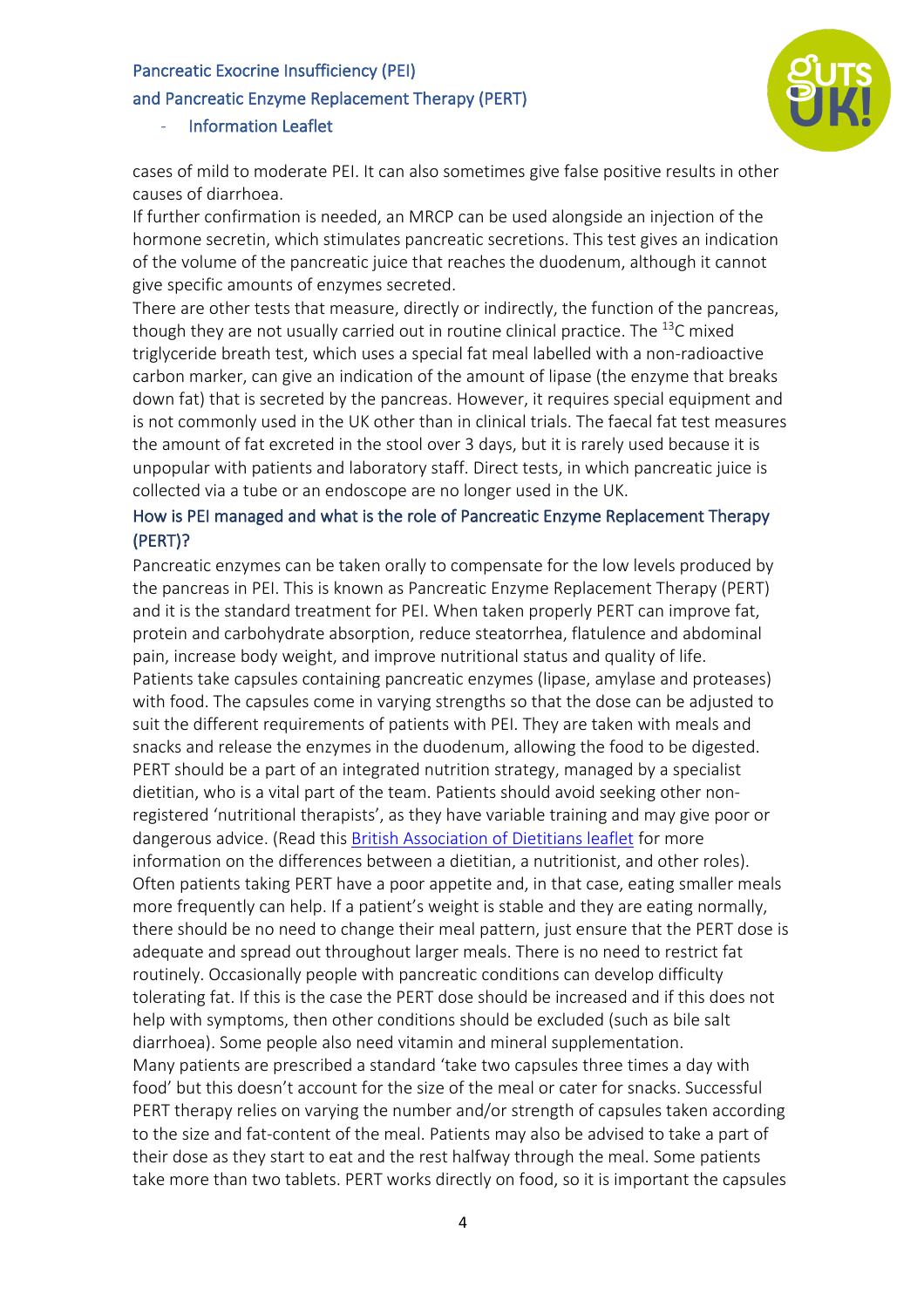### and Pancreatic Enzyme Replacement Therapy (PERT)

#### - Information Leaflet



are in the stomach at the same time as food. Taking PERT on any empty stomach will not be effective. Some meals take longer to eat (dining out in a restaurant, for instance) and ensuring that PERT is taken with each course will help the capsules mix with the food more effectively. Establishing successful PERT therapy requires a partnership between the patient and their dietitian.

PERT is often prescribed with a proton pump inhibitor (PPI) drug, which reduces acid production in the stomach. In PEI the duodenum is more acidic than usual because the pancreas makes less bicarbonate, which neutralises gastric acid. Pancreatic enzymes do not work in an acidic environment, so PERT capsules have a coating which stops the enzymes being released into acid. If the duodenum is too acidic, the capsules will not release their enzymes in the correct place, and they will not work properly. The PPI drug reduces the amount of acid reaching the duodenum and enhances the action of PERT. The NICE guideline for pancreatitis recommends that people with chronic pancreatitis are offered monitoring of their pancreatic exocrine function and of their nutritional status at least every 12 months (every 6 months in under 16s). This should be done by clinical and biochemical assessment, to be agreed with a specialist pancreatic centre. Any treatment of vitamin and mineral deficiencies received by the patient should be adjusted according to the results of the assessments. Adults with chronic pancreatitis should also be offered monitoring of HbA1c for diabetes at least every 6 months and a bone density assessment every two years. Hospital staff should inform GPs of the needs for these assessments.

People with chronic pancreatitis and specially those with PEI often learn to manage the food they eat to help their symptoms and improve their nutritional status. Read the section on food and nutrition from Guts UK's Tips and Suggestions for chronic pancreatitis patients for more information.

Other Guts UK resources:

https://gutscharity.org.uk/advice-and-information/conditions/chronic-pancreatitis/ https://gutscharity.org.uk/advice-and-information/conditions/acute-pancreatitis/ https://gutscharity.org.uk/advice-and-information/kranky-panky/tips-and-suggestionsfor-pancreatitis-patients/

## References for this text:

https://www.nice.org.uk/guidance/ng104/evidence/full-guideline-pdf-6535536157 https://www.ncbi.nlm.nih.gov/pmc/articles/PMC5301368/

https://www.nice.org.uk/guidance/conditions-and-diseases/digestive-tractconditions/pancreatitis

https://www.thinkpei.com/en-gb/pei-and-associated-ta/chronic-pancreatitis https://www.ajmc.com/journals/supplement/2017/perspectives-in-exocrinepancreatic-insufficiency/a-primer-on-exocrine-pancreatic-insufficiency-fatmalabsorption-and-fatty-acid-abnormalities-article

https://pancreasfoundation.org/patient-information/ailments-pancreas/exocrinepancreatic-insufficiency-epi/

https://bmcgastroenterol.biomedcentral.com/articles/10.1186/s12876-017-0663-0 https://www.pancreapedia.org/reviews/diagnosis-of-pancreatic-exocrine-insufficiencyin-chronic-pancreatitis